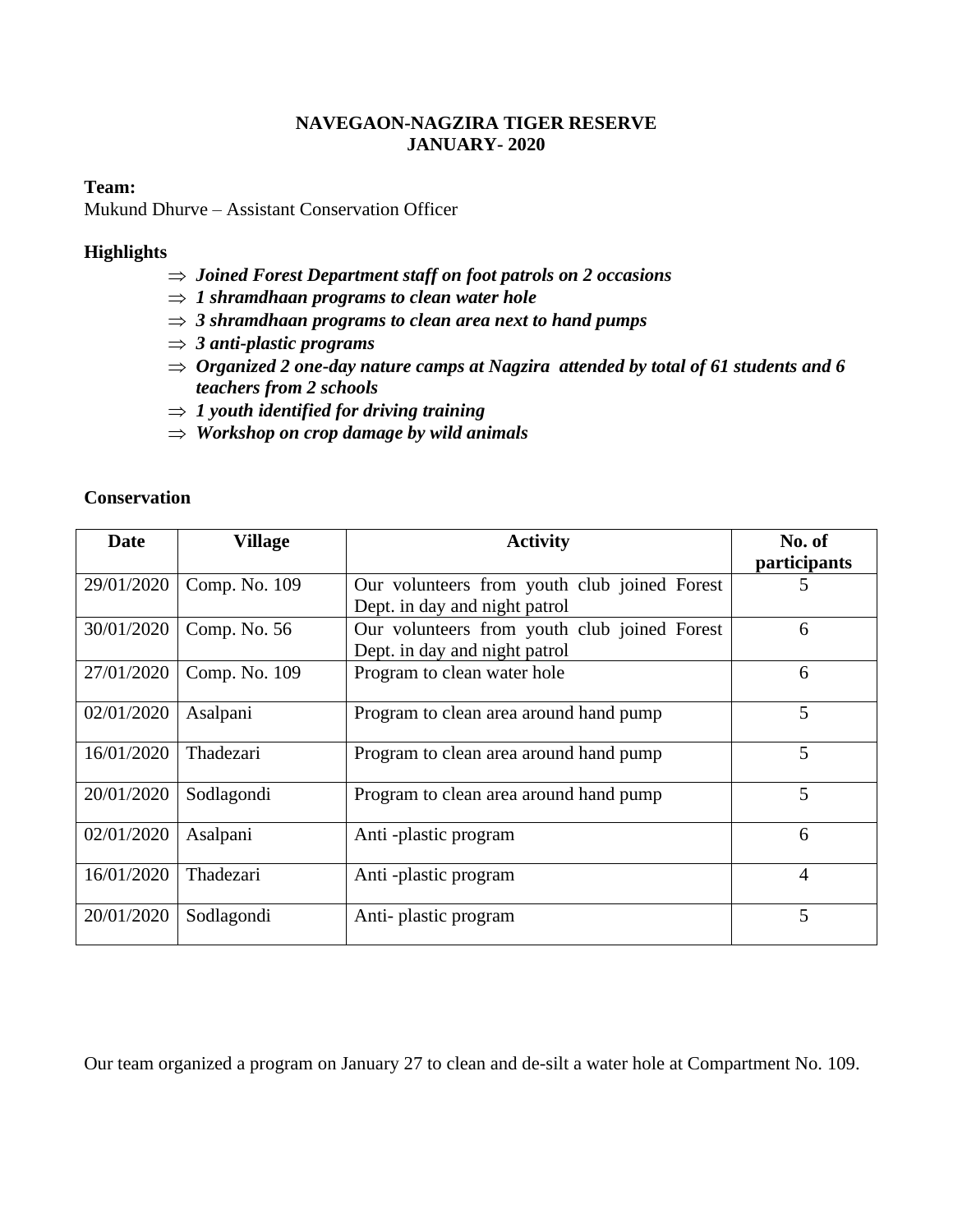

*Water hole in Comp. No. 109 being cleaned*

Our team organized 3 community assistance programs on January 2, 16 and 20 to clear areas around hand pumps at Asalpani, Thadezari and Sodlagondi.

Water had spilled over while people drew from the hand pumps and had stagnated, leading to proliferation of mosquitoes and insects. Our teams cleared the area, removing scum and organic growth and dug canals to drain away the water.

Unemployed youths from Mangezari participated in all programs which were led by Mukund. (Details of the programs provided in the table above).



*Volunteers clean area around hand-pump at Asalpani*

During the month, our team joined the Forest Department in day and night patrols in Compartment No. 109 and Compartment No. 56. Besides our staff, volunteers from a youth club at Mangezari also joined in the patrols. The youth club was set up with our assistance and is mentored by our Conservation Officer Mukund Dhurve.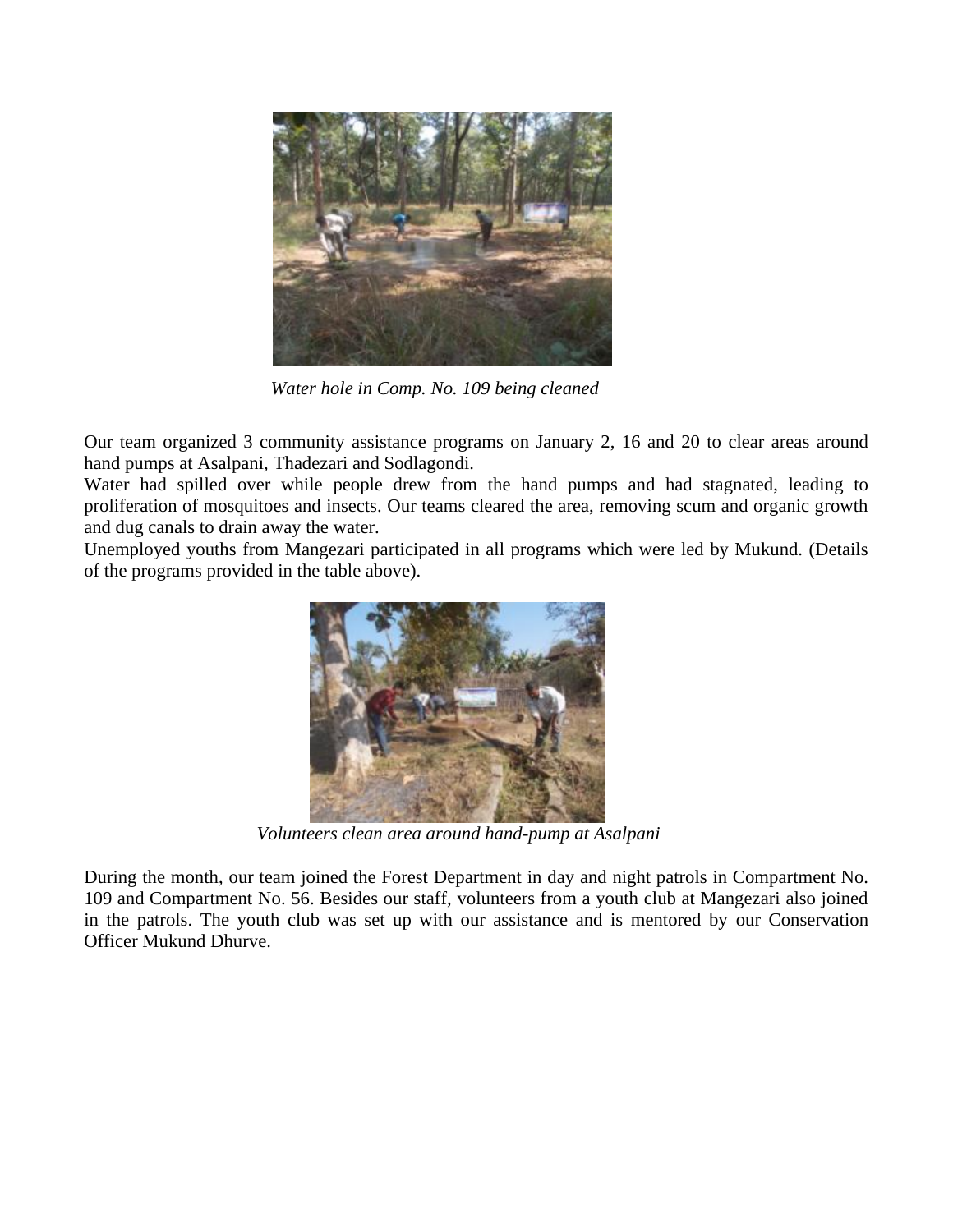



*Day patrolling at Comp. No. 109* Night patrolling at Comp. No. 56

During the month, our team organized 3 anti-plastic programs to clean polythene/plastic litter from villages. The programs were organized on January 2, 16 and 20 at Asalpani, Thadezari, and Sodlagondi villages respectively. Mukund organized the programs which were attended by villagers and village ecodevelopment committee (VEDC) members. The plastic litter has been kept in our Mangezari office and will be sent to Tiroda for recycling.



*Anti-plastic program at Sodlagondi*

## **Education**

There were 6 education programs in January 2020.

| $S_{\bf r}$<br><u>ນ.</u> | Date       | Name of School         | Events                   | No. of       |
|--------------------------|------------|------------------------|--------------------------|--------------|
| no                       |            |                        |                          | Participants |
|                          | 01/01/2020 | Ashram school, Koilari | Information on Migratory | 93           |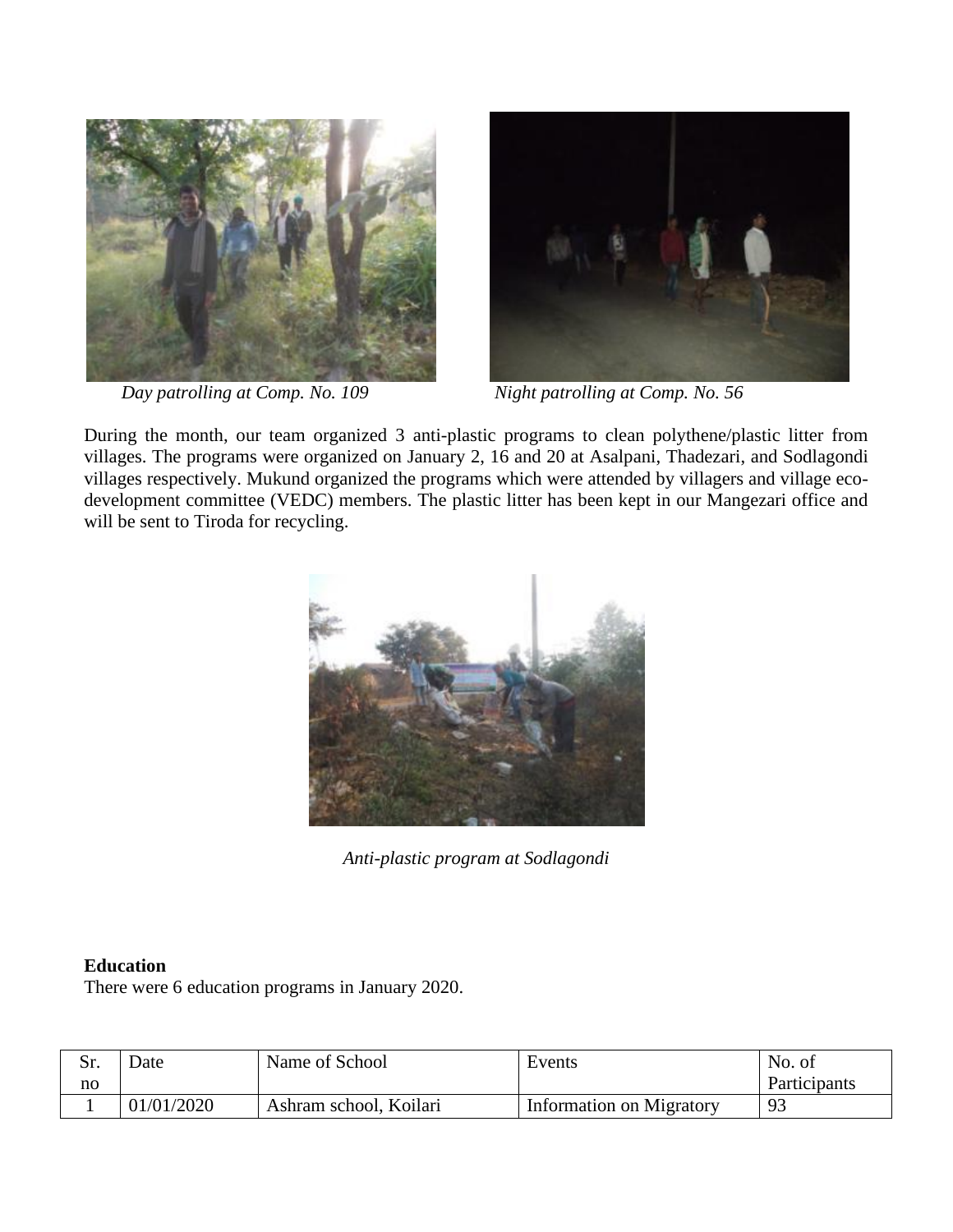|   |            |                                        | <b>Birds</b>                                    |     |
|---|------------|----------------------------------------|-------------------------------------------------|-----|
| 2 | 03/01/2020 | G.E.S. High School Kuradi              | Preparation of kitchen garden                   | 44  |
| 3 | 19/01/2020 | Z.P.P.S, Pindkepar                     | <b>Information on Migratory</b><br><b>Birds</b> | 35  |
| 4 | 20/01/2020 | Harikrushna high school,<br>Kodelohara | 1-day Nature Camp                               | 30  |
| 5 | 22/01/2020 | Z.P.P.S, Mangezari                     | 1-days Nature Camp                              | 31  |
| 6 | 23/01/2020 | Ashram School, Mendha                  | <b>Information on Migratory</b><br><b>Birds</b> | 97  |
|   |            |                                        | <b>Total</b>                                    | 330 |

On January 15, we organised a workshop at Mangezari on the study and evaluation of the loss caused by wild life to farms and crops. 26 farmers of Mangezari, Kodebarra and Jindatola took part.



 *Workshop on crop damage at Mangezari* On January 20, Satpuda Foundation along with Forest Department organized a 1-day nature camp at Nagzira for 30 students and 4 teachers of Harikrushna High School, Kodelohara. In this camp, we organized nature trail, nature game and a jungle safari for the participants.

A similar camp was organised on January 22 for 31 students and 2 teachers of Z.P.P.S. School, Mangezari.